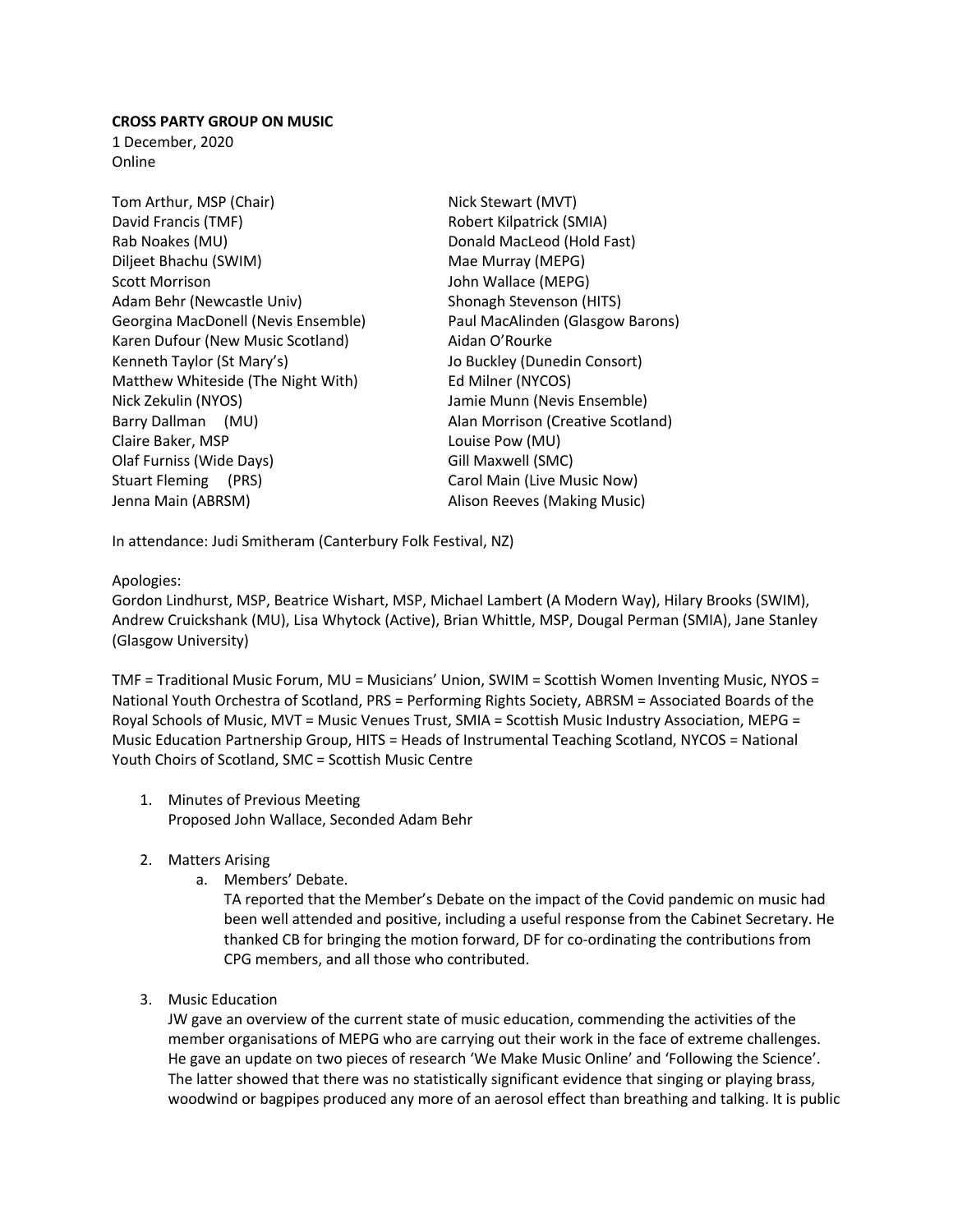perception that is driving current restrictions as much as scientific reality, but we have to accept that there will be little change until vaccination becomes more widespread. In the meantime music teachers are doing the best they can in the circumstances. JW conceded that his scepticism about teaching outdoors was unfounded, as it had proved both effective and popular with pupils. He was less impressed by SQA advice that pupils playing wind, brass and pipes should consider switching instruments, particularly as the advice came only four months before practical exams. This was an unnecessary distraction.

MEPG's online training sessions have proved popular. The ancient issue of registration of instrumental music instructors proceeds at glacial pace towards its resolution. There is, however, the intention that the changes in the law necessary for the issue finally to be resolved will take place in the next Parliament.

One thing the pandemic has done has bring to the fore an appetite for music learning across all ages and backgrounds. Music education cannot be pushed to the margins of educational activity, and it is testament to the efforts of MEPG and allies that this has not happened. In support of this MEPG is aiming to get the topic into the manifestos of all the political parties before the May elections.

Karen Dufour: The SQA's proposal is absurd and undermines both teachers' and pupils' efforts to adapt to the current situation. It would not apply to any other subject, and does not take into account the demoralising effect it will have on students.

Claire Baker MSP: Happy to follow up with the Education Committee. Thinking about private music education, there seemed to be contradictory advice. A letter from the Cabinet Secretary in October indicated that private tuition in the home could be classed as a commercial meeting rather than a social one, and therefore permissible with the appropriate mitigations. However, a response from Mairi Todd, Education Minister, seemed to indicate that private tuition in the home was only permissible at Level 0. She has asked for clarification from the Cabinet Secretary.

Shonagh Stevenson: pointed out that the SQA proposal was in a consultation paper, and hoped that the response to it would help the SQA to understand the realities of the situation. The confusion around what is and what is not allowed had caused a degree of anxiety among students who were now questioning the logic behind guidance on what they can and cannot do. Even though there has been a lot of adapting through the various online and technological means of delivery there is still a great need for the emotional, face to face connection of young people with their instructors.

Kenneth Taylor: Need to look carefully at why Scotland is adopting a policy towards singing, brass, and wind that is different from almost every other country in Europe. England has allowed wind playing and even ensemble singing since June. It can't be right that singing is seen as being a more dangerous activity than some others. What schools are forced to do is work around the guidelines.

Ed Milner: thanked MEPG for the 'Following the Science' document, especially in the light of a lot of misleading information in the media about singing. NYCOS is concerned about the inconsistencies regarding singing when it seems to be allowed elsewhere, and the impact this is having on young people.

Diljeet Bhachu: how were the restrictions on instrumental tuition being followed up in the university sector?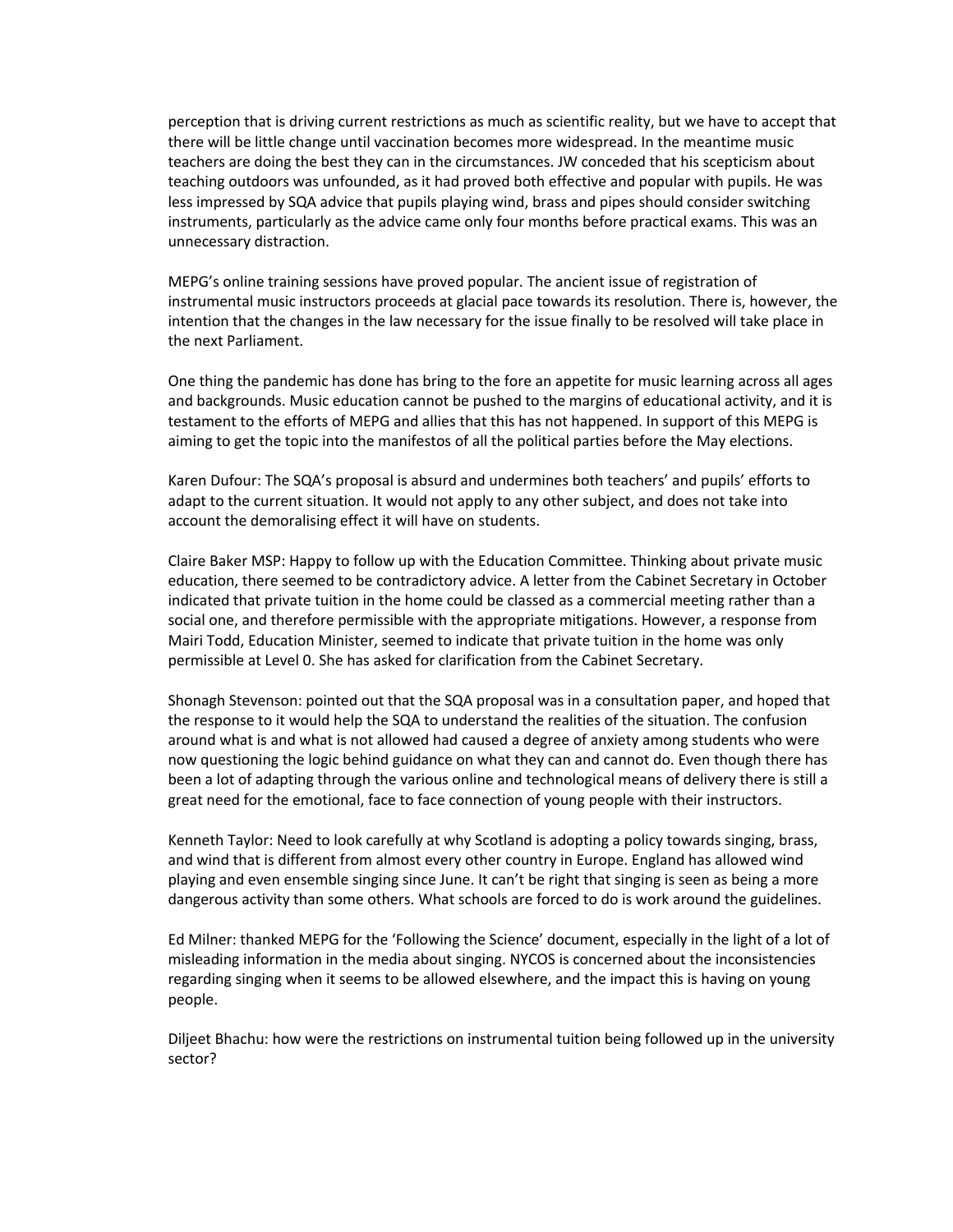Adam Behr: re the SQA, as well as the demoralising effect of such proposals, there is the problem of those pupils who will already have applied to university citing their instrument of choice. To have suspend activity on that instrument will put Scottish students at a considerable and immediate disadvantage. On DB's question, the degree of adaption with the move to virtual and online activity has been impressive, but there is no doubt that the face to face contact is being hugely missed.

DB: The experience of students in higher education because work is exclusively online is very isolating.

Carol Main: Governor on the board of the RCS. There is some face to face, and small amounts of ensemble work, but the overriding impression is of solidarity across every part of the institution to a degree that hasn't been seen before.

JW: commented on the lengths to which people have gone to provide some kind of an experience. Glad that his earlier optimism seems to have flushed out the negative aspects of Scotland's approach, an austere, almost Calvinist one, especially with regard to singing.

TA: In terms of action points, CB has been taking matters forward, but the CPG should put together a letter bringing together some of the points that have been raised.

### 4. Covid Re-opening

a) Judi Smitheram, Canterbury Folk Festival:

New Zealand had an early, thorough and strict lockdown, with only essential businesses and activities allowed, restrictions on funerals, border controls, isolation for incoming people in hotels with guards to enforce it. Social distancing was 1 metre.

There was a complete ban on entertainment from March 23 $^{rd}$ , but Government implemented an economic relief package for self-employed. A gradual re-opening meant that bars could put on entertainment.

Creative New Zealand set up a fund, but it wasn't sufficient to support everyone who applied to it. Post-lockdown virtual meetings and events have continued to be popular, as people have continued to be cautious about going out and mixing with others.

Positives include JS's own event, the Canterbury Folk Festival able to take place in November after postponement from Easter. Another positive is that festivals have had to concentrate on NZ artists, with the only international artists being booked those who were already resident. There has been a lot of creativity during lockdown, processing of emotions about the situation.

TA: thanks to Judi for the presentation. It gives a good sense of what might await Scotland when we are finally free of the pandemic.

David Francis: how quickly were venues able to open, at what capacity, how quickly was there a return to normality?

JS: Initially 100 were allowed in bars, but other venues like churches and community organisations. Some city councils like Christchurch were very risk averse. For example, a venue with a capacity of 40, say, would have its capacity reduced to 6, which meant that most events scheduled for that venue wouldn't happen. Restaurants could have a performer, but dancing was not allowed. But now theatres and concert halls are at full capacity. Hand sanitisers and contact tracing are still in use, though, and there are still occasional community outbreaks.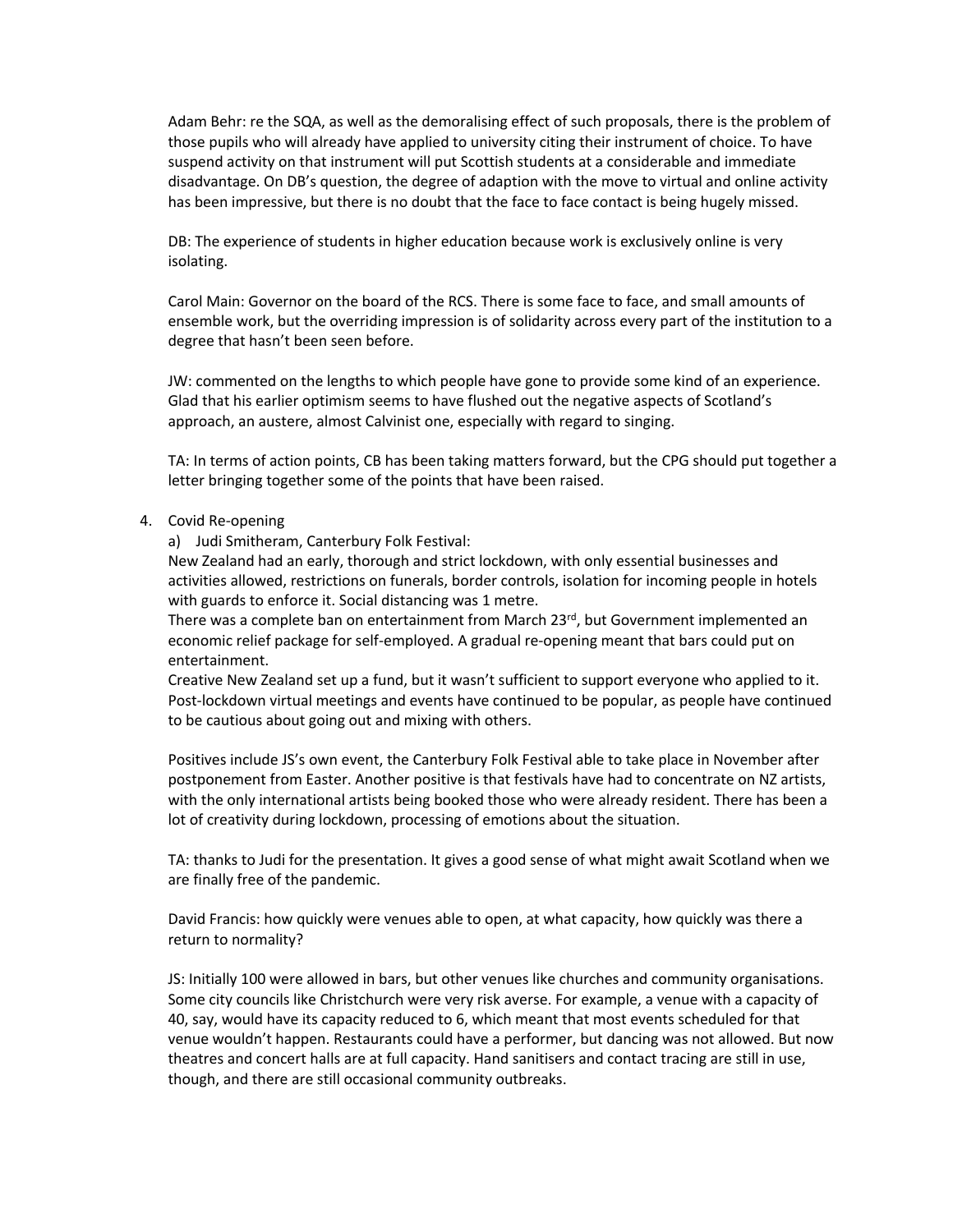TA: What is the mood within the wider community – are people looking forward, or is the pandemic still weighing on people's minds?

JS: The pandemic has badly affected the tourist industry, which has had a knock-on effect on hospitality and entertainment. NZ is also waiting for the vaccine in order to allow borders to re-open.

AB: Does NZ have a quota, a percentage of NZ material that has to be played? Some countries which operate a quota have upped the percentage.

JS: Radio New Zealand is the main supporter of NZ-based new music.

AB: Another potential revenue stream for artists (although broadcasting is a reserved matter)

### b) The 'Art of the Possible' report

Nick Stewart: music can't simply start up without a great deal of preparation. Insurance is a massive issue, and the government's abundance of caution, but the hope is that live events will be back up and running by the summer. It will probably start with 50%, rising to 75% (with no social distancing) before full capacity. The vaccination programme will make this possible, as would pre-gig testing linked to track-and-trace and ticketing. Venues had mitigation ready to go. Music Venues Trust thinks that the current mitigations are not powerful enough. Would prefer Test and Clean (e.g. by Ultraviolet Germicides) Hand, Face, Space. The Scottish Commercial Music Industry Task Force is advocating for sanctioned hubs, starting March or so.

Donald MacLeod: Would like the Cross-Party Group to press on the Government and the Cabinet Secretary the need to liaise regularly with the Scottish Music Industry Task Force. The Scottish Government is being excessively cautious particularly when it comes to things like background music. DMcL has met John Harden, Clinical Director Jason Leitch's deputy, and showed him that the ventilation and air conditioning systems in many modern venues is state of the art, and that prelockdown are taking mitigation measures. The purpose of the hub events mentioned is to bring confidence back into the market. The end of March is a crucial time. Furlough ends, grants are stopping, but it is also estimated that around 60% of the population will be vaccinated by then, so this is an opportunity to think about what might be possible. We have to get the economy going again.

NS: There is also a proposal for a kite-mark system. There are some gigs happening in Level 1 areas, such as Inverness. The vaccine is a game-changer and we need to start planning re-entry.

TA: The context is changing because of the vaccine, with some estimates saying that up to 1 million could be vaccinated by the end of January. This will allow us to start thinking about re-opening of various sectors, and where continuing support will be required.

DMacL: The response from John Harden showed that he welcomed the report with the caveat that some clinical rationales needed to be added. Clear outlines of mitigations will be required and the capacities for each venue. Impacts on external aspects of music presentation such as transport should also be included in thinking about re-opening. Rebuilding confidence is going to be the biggest challenge, and it will require a lot of pulling together.

TA: The other thing that will make things easier will be mass testing when that comes in.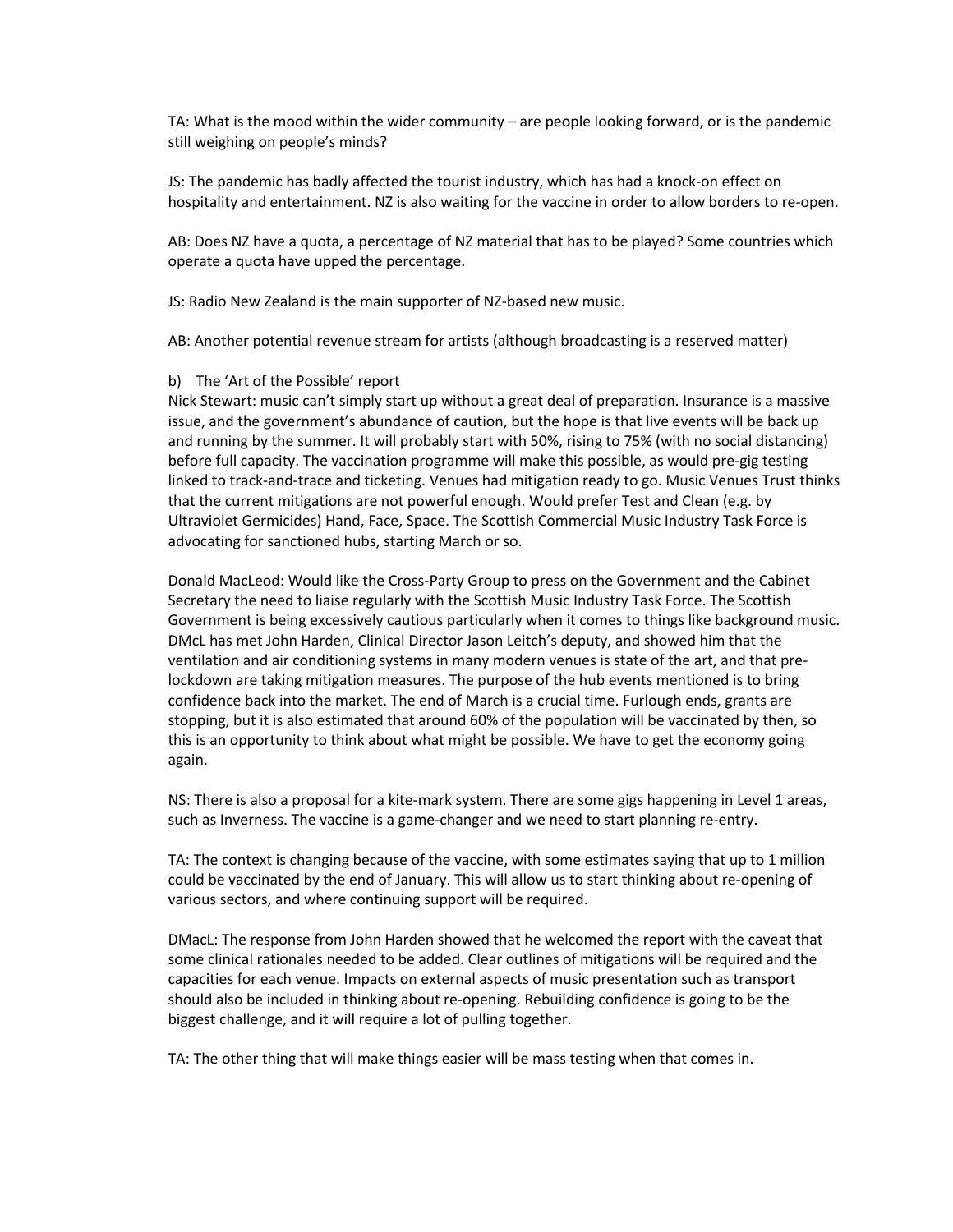DB: From the perspective of a producer with Glasgow Mela and a freelance musician, wanted to look at smaller gigs and venues, and also the kind of audiences who are disproportionately affected by Covid. The news about the vaccine is good but there are a lot of unknowns around effectiveness, and how long it will take for immunity to take hold. With the Mela, we could have 12,000 in Kelvingrove Park. How feasible will an event like that be, free to the public accessible to particular audiences, such as elderly South Asians.

DMacL: Our discussions with John Harden centred on smaller venues. With regard to events like the Mela they tend to happen in the summer when we hope things will be getting back to normal. But we have to start small before there's any hope of getting back to where we were in Scotland.

NS: The advance mitigations I was discussing earlier are cheap to do and most effective in smaller venues with standing audiences. Re free and open events, if you don't have control of your audience you don't have control of your control measures. In risk assessment terms the hazard with Covid is always 5 out of 5. What we are trying to suggest is that we reduce the hazard in the first place, which we can now do by finding out whether people have been vaccinated or tested.

The Music Venue Trust's kite mark scheme has a set of explanatory graphics, which will encourage confidence.

KD: Some of the smaller venues are very small and will require a lot of support to put mitigations in place, especially when venues or gigs are run by volunteers.

NS: The Music Venue Trust is doing all it can to publicise the mitigations. Outside the genres that MVT normally deals with, MVT could be asked to help. The kite mark could be extended. But there's no doubt that the risk assessment does require a lot of thought. There are no shortcuts.

Alison Reeves: Making Music has risk assessment templates and is looking to produce graphics similar to the MVT ones.

DF: The CPG will write to the Cabinet Secretary advising that regular liaison with the Scottish Commercial Music Industry Taskforce would be advantageous.

#### 5. Classical Music Sustainability Group

Georgina MacDonald Finlayson: We believe in the need for a significant change in society to meet the challenges of the climate crisis and to minimise its damage to individuals and communities.

Scott Morrison: summarised the extent of the climate crisis, and steps that are currently being taken to meet carbon targets. The Classical Sustainability Group is a contribution, including active input from musicians, from that sector to addressing the challenges, by pooling knowledge and expertise.

Challenges include engaging people across organisations from board to audiences, transport, buildings and venues, international touring, and current business models. The music industry relies on *travel*, a major source of emissions. We need to equalise the costs of air and rail travel, improve public transport. More sustainable travel is slower, which has cost implications, particularly recompensing musicians for their time. A key issue with *buildings* is persuading building owner to introduce measures towards sustainability. A tenant organisation can have green policies and intentions which are not matched by their landlords. The appropriateness of *international travel* needs to be reassessed. Finally current business models need to be radically re-evaluated and